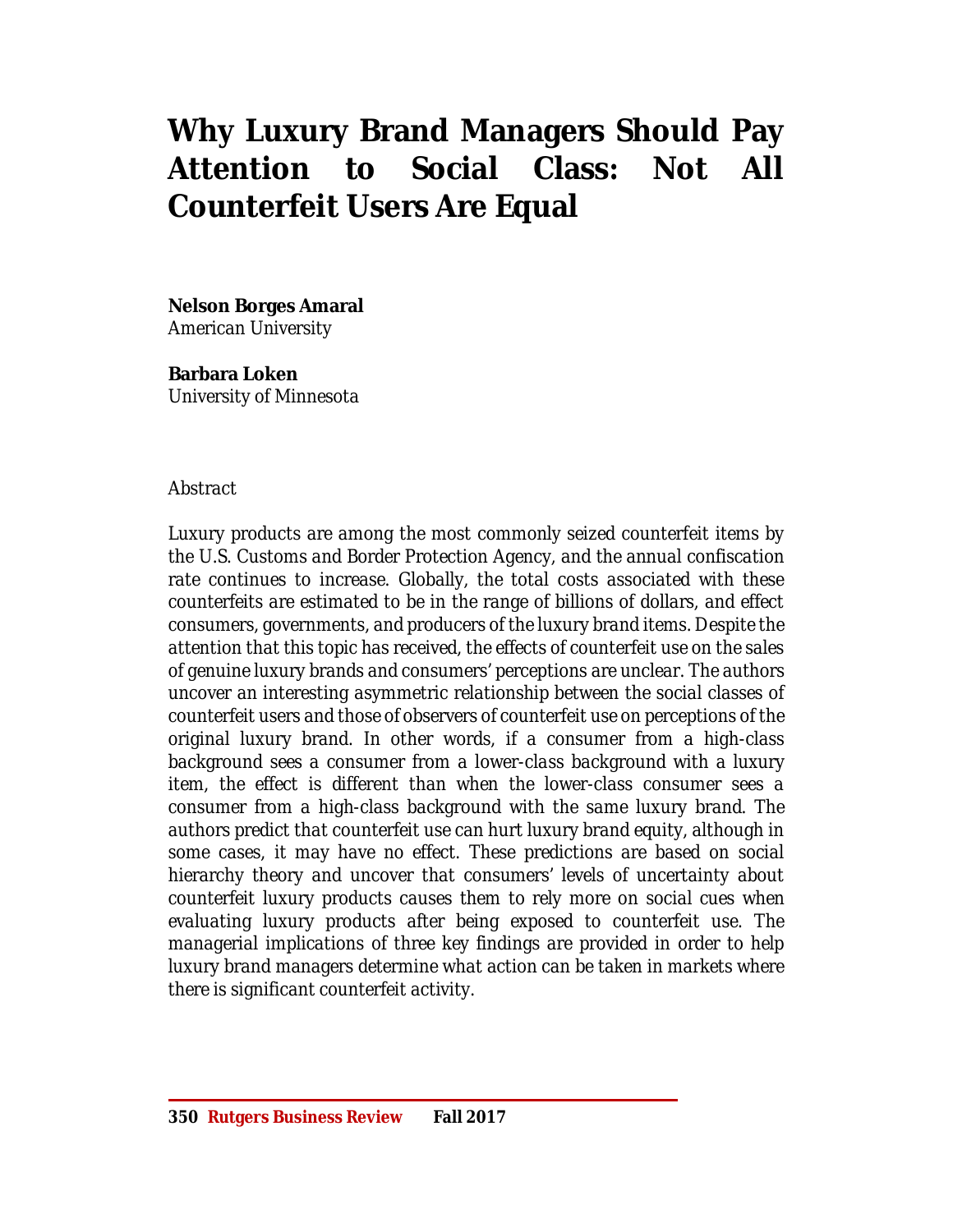The dramatic increase in the availability of counterfeit luxury goods on the global level has been motivated by returns on investment that are often greater than drug trafficking, yet they present significantly lower levels ofrisk for the parties involved.<sup>1,2</sup> For consumers, these counterfeit products are also very attractive because they provide the high signaling value of the luxury brand at lower prices and through more accessible distribution channels. As a result, manufacturers are increasingly policing global counterfeiting efforts to protect their brands' equities. Luxury brand manufacturers are concerned not only by lost sales, but also for the losses in their luxury brands' most valuable assets, including changes in consumer perceptions of status and prestige of the brand and the brand symbols themselves.<sup>3</sup> Researchers have also increased their efforts to understand the consequences of counterfeit use on perceptions about the luxury brands, but at best, the studies have provided a mixed set of results.<sup>4</sup>

The attraction of counterfeit luxury goods stems from the need to use brands to differentiate themselves from others and to make inferences about the identities and social roles of others.<sup>5</sup> For example, consumers often choose products that communicate to others, and even to themselves, which social groups they belong to or aspire to belong to. 6,7They use a combination of logos, brand names, patterns, and other visibly identifying features that reflect a certain lifestyle or personality.<sup>8,9</sup>

Since the counterfeit versions of these products fulfill many of the same symbolic needs as the more expensive and harder to access luxury versions, it is even becoming common for consumers to combine authentic and counterfeit luxury goods and to be open with people in their own social group about this behavior. As a result, people may perceive the use of counterfeits by others as a symbol of the importance of the brand to that person's social group and, in turn, may influence their perceptions of the genuine luxury brand. Specifically, people who are similar to, or aspire to be similar to a consumer who is displaying a counterfeit luxury good are likely to have a more favorable perception of the brand. However, counterfeit use by consumers from a different social class may lead to a weakened affinity to the genuine brand.<sup>10</sup> In both cases, these associations, or dissociations from the luxury brand being displayed may impact product choices.<sup>11</sup>

A particularly important element in understanding this relationship between luxury brand displays and social identity is that of social class. Social class is used not only to communicate social identity, consumers also use it to communicate social hierarchy orrank. Theories of social hierarchy confirm that there is a general attraction toward tastes of in-groups and an aversion toward tastes of out-groups, as described above, but that interesting asymmetries may also occur.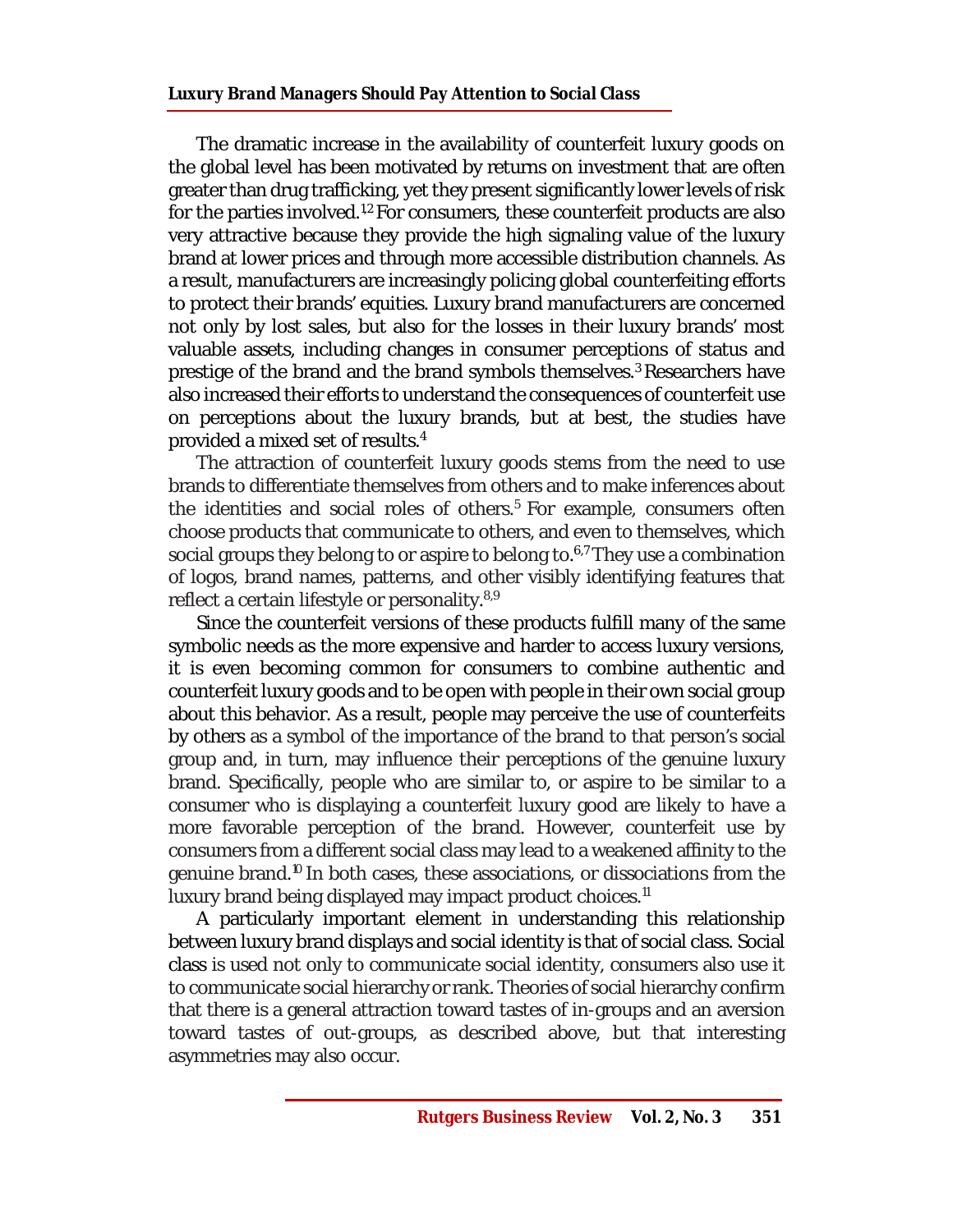For example, because these social hierarchies provide stability and familiarity in important aspects of our daily lives, people have a desire to preserve their society's social hierarchy, regardless of whether they are a member of a higher or lower class.<sup>12,13</sup> But, the strength of this desire to keep things as they are in society varies depending on where you are on the social ladder. It should be no surprise that the consumers with higher status are more invested in preserving the social hierarchy. Higher-ranked consumers are more likely to denigrate and sanction lower-ranked consumers when they try to change their rank through, for example, the display of a luxury brand. Consumers with lower statuses, however, are more likely to submit to the wishes of those with higher statuses, inhibiting their responses to the display of luxury brands. This asymmetric relationship led us to make an interesting prediction about the consequences of counterfeit use on consumers' perceptions of the copied luxury brands. Our research is consistent with the theory that higher-class consumers are more invested and more likely to preserve their status by denigrating brands consumed by lower classes, whereas lower-class consumers would be more willing to accept symbols and brands that are used by higher classes. This means that the impact of counterfeit use on luxury brand equity depends not only on the social class of the consumer using the counterfeit, but also the social class of the person observing its use. Importantly, the influence of counterfeit use was not limited to perceptions of the luxury brands but also influenced consumers' intentions to buy the original version of the product and the amount they were willing to pay for it. Finally, we also discovered that when consumers were uncertain about what the counterfeit conveyed in terms of its quality, price, and status, they were more susceptible to effects of both social identity and social ranking.

By using social hierarchy to investigate the effects of counterfeit use on perceptions and intentions to purchase the genuine versions of luxury brands, our findings provide three important insights:

# *First Insight: Counterfeit Use Can Reduce Luxury Brand Equity*

Our findings demonstrated that viewing counterfeit products can damage or dilute the consumers' perceptions of the genuine brand. Importantly, however, this was particularly true when higher-class consumers viewed lower-class consumers using a counterfeit version of the brand. These findings seem to be at odds with the idea that counterfeit use by lower-class consumers can increase the prestige of the genuine brand.

This also confirms that the protection of brands is important and should alert brand managers to note that a significant reduction in sales is not the only cause for concern. This point is particularly important given the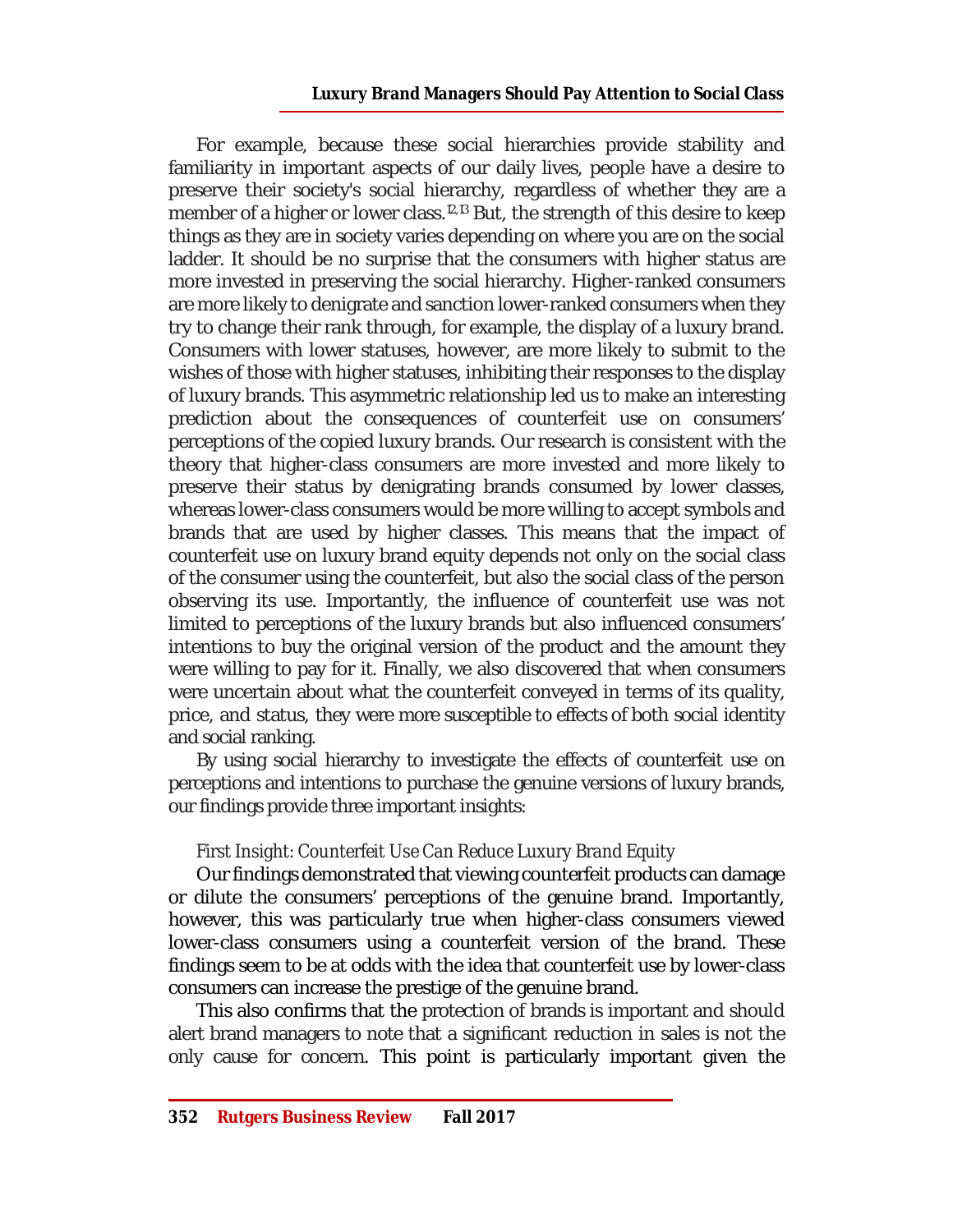#### **Luxury Brand Managers Should Pay Attention to Social Class**

increased prominence in the use of counterfeits globally among both higher and lower social classes.<sup>14,15</sup> The recent strategic decision by many luxury products to provide more subtle and inconspicuous brand signals or to "unbrand" their products and deter lower-class individuals from stealing the brand symbols through their consumption of counterfeits may also help to protect the luxury brand from dilution.<sup>16</sup>

Finally, our results suggest that out-group denigration is a key driver of luxury brand dilution from counterfeit use. The increasingly divisive social climate spreading around the world suggests that these out-group effects may exacerbate the threat of counterfeit use on luxury brand equity as consumers draw clearer distinctions between important social groups.

# *Second Insight: Counterfeits Do Not Always Dilute Luxury Brand Equity*

Perhaps more surprisingly, our results provided preliminary evidence that counterfeit use on luxury brand equity does not occur uniformly. Specifically, we found that lower-class individuals were less likely to dilute the genuine luxury brand when a higher-class individual used a counterfeit. In one out of four studies, we even found that these individuals reported significantly improved overall perceptions of the luxury brand when they saw a similar lower social class individual using a counterfeit version of the product.

This latter finding is tentative, but may provide a possible explanation for why luxury brand sales sometimes seem to increase as counterfeit use in the marketplace increases.<sup>17</sup> This may also help managers understand the popularity and acceptance of displaying both counterfeit and genuine versions of luxury brands simultaneously in emerging markets. In these markets, where luxury products are relatively more exorbitantly priced, luxury brands might remind consumers of their relatively lower global social status. This effect would be consistent with our own research wherein hierarchical relations were experimentally manipulated to vary as a function of comparison to others in the U.S. population. Meaning, social hierarchies are, to some extent, malleable, they can vary significantly depending on the setting or context.

# *Third Insight: Consumer Certainty Plays an Important Role*

An important element of our initial predictions was based on previous work on social hierarchy which found that external cues, like group membership, become more important under conditions of uncertainty.<sup>18</sup> Because consumers are less certain about the benefits and risks associated with counterfeit goods, we expected the consumer's social class to show our predicted effects for counterfeits but not for genuine luxury goods. What was more interesting, however, was that the role of certainty was found to be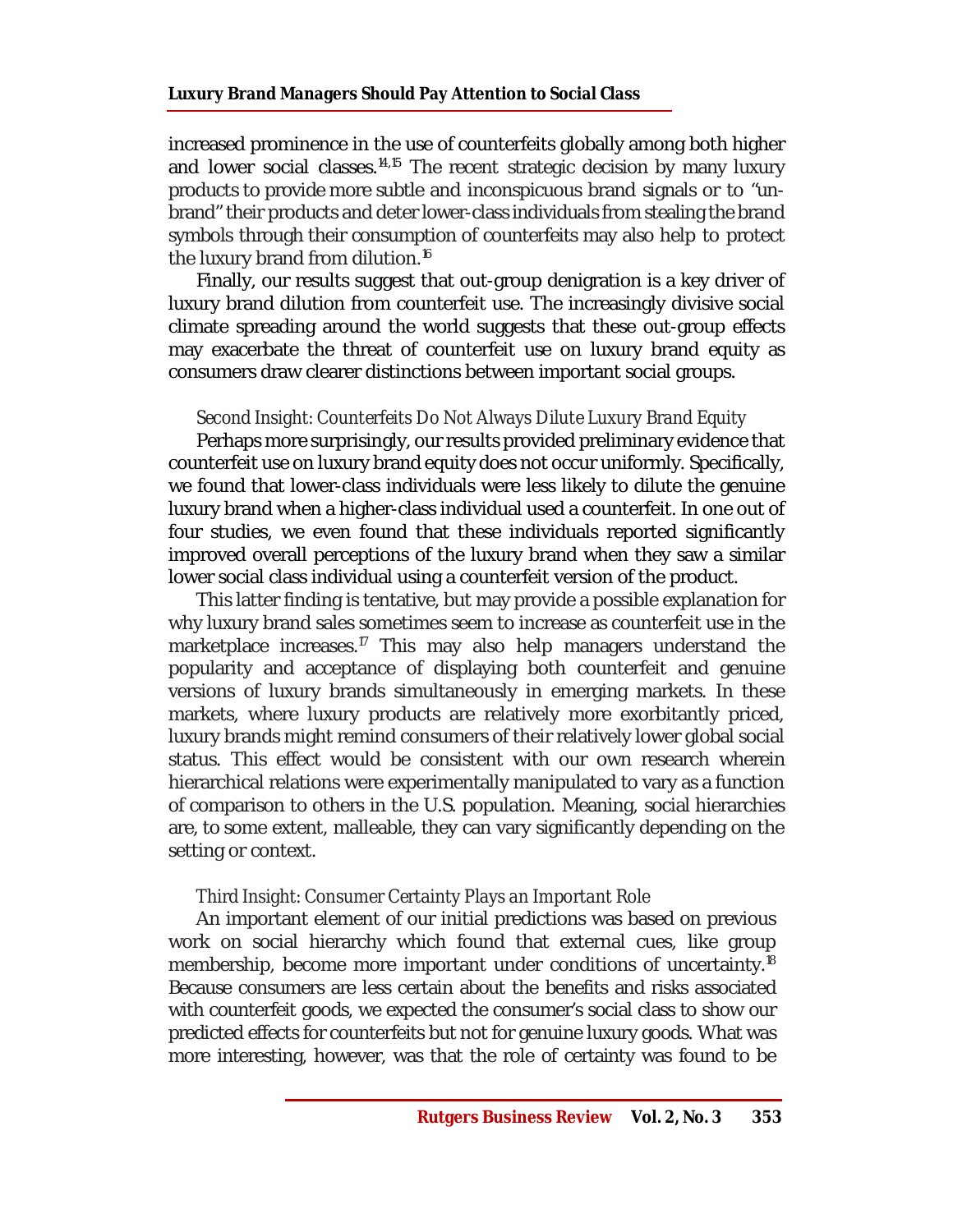important even within participants who only viewed counterfeit usage. Specifically, when we measured consumers' levels of uncertainty in terms of quality, price, and status we found that consumers with higher levels of uncertainty about the counterfeit product were significantly more susceptible to effects of both social identity and social ranking. Relatedly, we also found that consumers with strong beliefs about the luxury brands we studied (e.g. high levels of personal experience of familiarity with the products or brands) were less susceptible to social hierarchy biases.

These results suggest that luxury brand managers should educate consumers about the product risks associated with using counterfeits and the benefits associated with genuine luxury product use. For example, campaigns should educate consumers about the level of expertise and craftsmanship involved in producing each luxury product. Luxury brand managers could also increase levels of certainty about the unethical nature of counterfeit consumption by drawing attention to the harms (e.g. ties to organized crime and terrorist organizations) and costs (e.g. lost tax revenues and American jobs) of counterfeit consumption. Similar efforts in the music industry<sup>19</sup> and the motion pictures industry have proven effective in curbing the illegal downloading of music and movies over the last two decades.<sup>20</sup>

# **Authors**

*Nelson B. Amaral is an Assistant Professor of Marketing in the Kogod School of Business at American University. Dr. Amaral is a consumer psychologist whose research focuses on how consumers process information and the factors that influence judgments and decisions. He also investigates the interrelationship between consumers' social identities and products or brands. His research has been published in the Journal of Consumer Psychology and the Journal of Experimental Social Psychology. He has also written white papers and book chapters on the topic of counterfeit luxury goods, and his research in this area has been presented in Monaco, France, Singapore and Portugal. Dr. Amaral obtained his Ph.D. in Marketing from the Carlson School of Management at the University of Minnesota, and his MBA with a concentration on Marketing Research from the Rotman School of Management, at the University of Toronto. Prior to entering academia, Dr. Amaral worked as a Marketing Manager, Director of Marketing, and Marketing Analyst in various industries. email: [namaral@american.edu](mailto:namaral@american.edu)*

*Barbara Loken is the David C. McFarland Professor of Marketing at the Carlson School of Management at the University of Minnesota. She is a recognized expert in the fields of branding and consumer psychology and is both a Professor in the marketing program and an Adjunct Professor in the psychology department at the*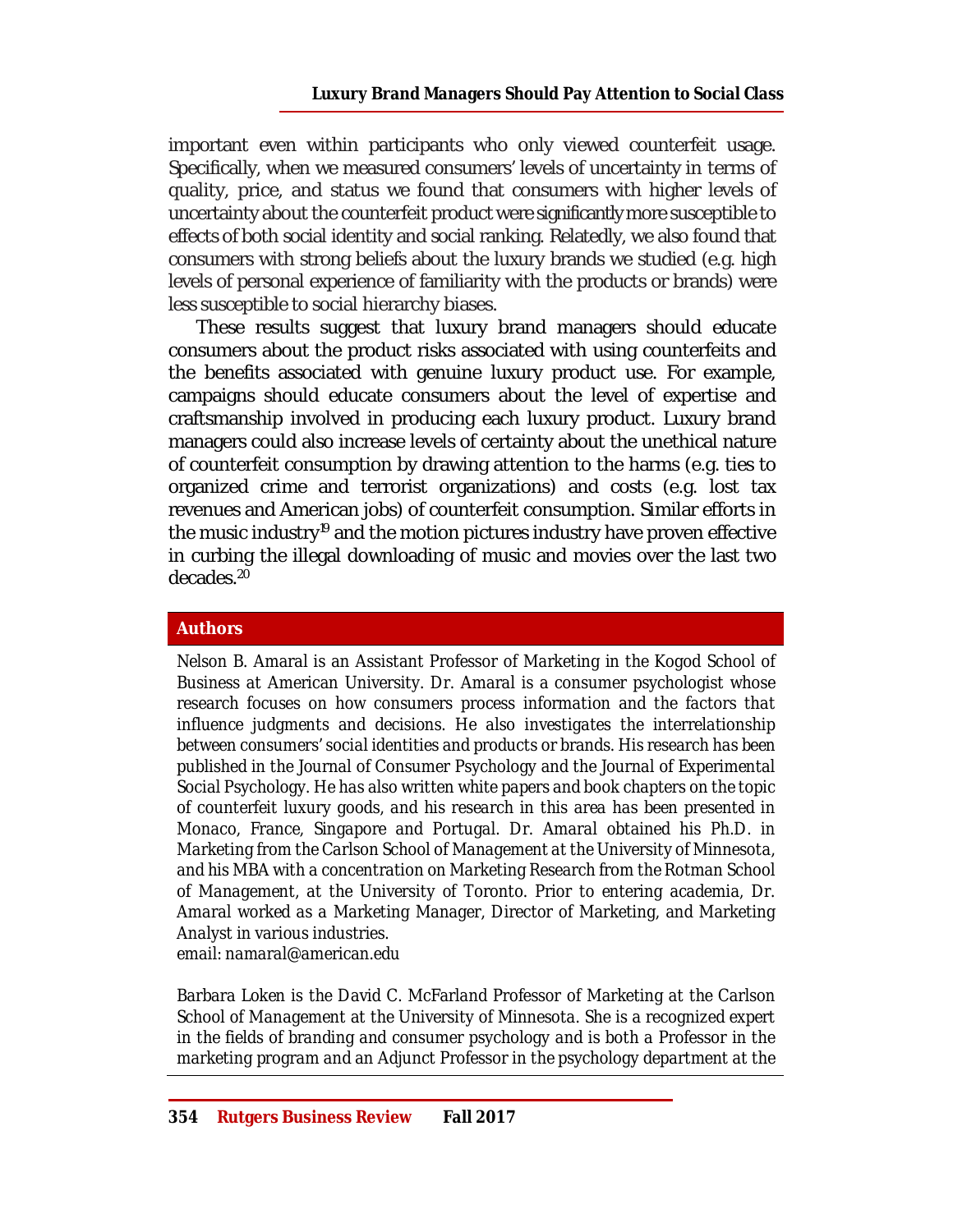*University of Minnesota. Her research has been featured extensively in business and popular press and has been published in dozens of peer-reviewed journals including Journal of Consumer Research, Journal of Marketing Research, Journal of Marketing, and Journal of Consumer Psychology. Dr. Loken obtained her Ph.D. in Social Psychology from the University of Illinois at Urbana-Champaign, and her MA in Psychology from New York University. email: [bloken@umn.edu](mailto:bloken@umn.edu)*

**Endnotes**

- *1.* Counterfeiting Intelligence Bureau. (2013). *International Chamber of Commerce - Commercial Crime Services*. Retrieved from [https://iccwbo.org/global-issues](https://iccwbo.org/global-issues-)trends/innovation-ip/counterfeiting-piracy.
- *2.* International Chamber of Commerce. (2009). *Research Report on Consumer Attitudes and Perceptions on Counterfeiting and Piracy*. Retrieved from <https://www.scribd.com/> document/90702999/BASCAP-Consumer-Research-Report-Final.
- *3.* Lamb, R. (2010, December 17). Countering counterfeits: How luxury brands are challenging the knock-off culture. *Luxury Daily*.
- *4.* Amaral, N. (2016). Luxury counterfeiting: Marketing research review with brand manager and policy implications. In Kahn, B.E. (Ed.), *Online luxury retailing: Leveraging digital opportunities. Research, Industry Practice, and Open Questions*. Wharton White Paper Series, Jay H. Baker Retailing Center.
- *5.* Tajfel, H. (Ed.). (2010). *Social identify and intergroup relations*. Cambridge, UK: Cambridge University Press.
- *6.* Escalas, J.E., & Bettman, J.R. (2003). You are what they eat: The influence of reference groups on consumer connections to brands. *Journal of Consumer Psychology*, *13*(3), 339- 348.
- *7.* Berger, J., & Heath, C. (2007). Where consumers diverge from others: Identity signaling and product domains. *Journal of Consumer Research*, *34*, 121–134.
- *8.* Englis, B.G., & Solomon, M.R. (1995). To be and not to be: Lifestyle imagery, reference groups, and the clustering of America. *Journal of Advertising*, *24*(1), 13–28.
- *9.* Lowry, T.M., Englis, B.G., Shavitt, S., & Solomon, M.R. (2001). Response latency verification on consumption constellations: Implications for advertising strategy. *Journal of Advertising*, *30*(1), 29–39.
- *10.* White, K., & Dahl, D.W. (2006). To be or not be? The influence of dissociative reference groups on consumer preferences. *Journal of Consumer Psychology*, *16*(4), 404–414.
- *11.* McFerran, B., Dahl, D.W., Fitzsimons, G.J., & Morales, A.C. (2010). I'll have what she's having: Effects of social influence and body type on the food choices of others. *Journal of Consumer Research*, *36*(6), 915–929.
- *12.* Zitek, E.M., & Tiedens, L.Z. (2012). The fluency of social hierarchy: The ease with which hierarchical relationships are seen, remembered, learned and liked. *Journal of Personality and Social Psychology*, *102*(1), 98–115.
- *13.* Magee, J.C., & Galinsky, A. (2008). Social hierarchy: The self-reinforcing nature of power and status. *Academy of Management Annals*, *2*, 351–398.
- *14.* Gentry, J.W., Putrevu, S., & Shultz, C.J. (2006). The effects of counterfeiting on consumer search. *Journal of Consumer Behavior*, *5*(3), 245–256.
- *15.* Gosline, R.R. (2010, February 12). Counterfeit labels: Good for luxury brands? *Forbes Magazine*.